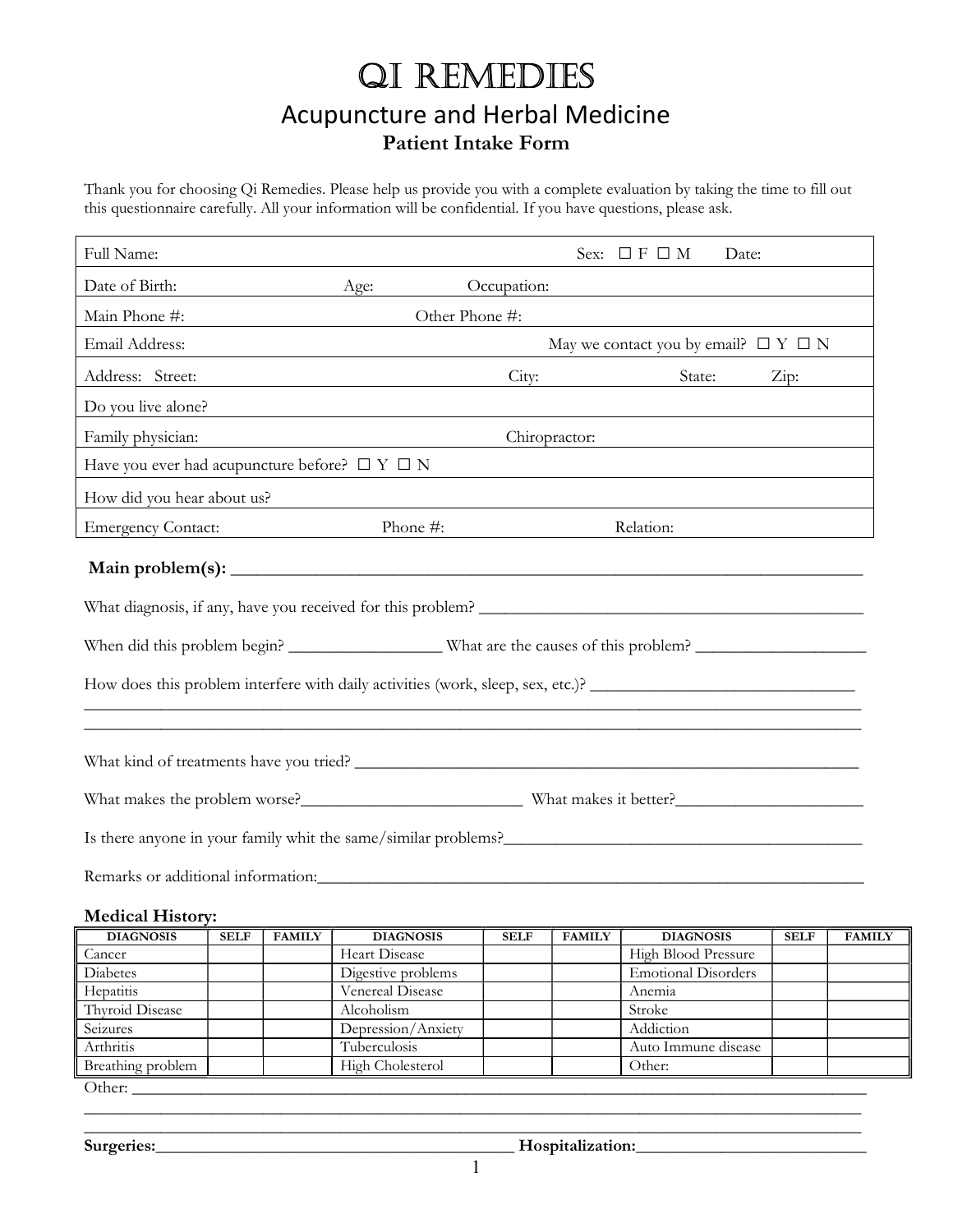Significant trauma: (auto accidents, sports injuries, etc) \_\_\_\_\_\_\_\_\_\_\_\_\_\_\_\_\_\_\_\_\_\_\_\_\_\_\_\_\_\_\_\_\_\_\_\_\_\_\_\_\_\_\_\_\_\_\_

Allergies: (drugs, chemicals, foods, environmental, pollens, molds, etc.): \_\_\_\_\_\_\_\_\_\_\_\_\_\_\_\_\_\_\_\_\_\_\_\_\_\_\_\_\_\_\_\_\_\_\_

Medicines and Supplements: (taken within the last two months including vitamins, OTC drugs, herbs, etc, along with their dosages):  $\_\_$ 

\_\_\_\_\_\_\_\_\_\_\_\_\_\_\_\_\_\_\_\_\_\_\_\_\_\_\_\_\_\_\_\_\_\_\_\_\_\_\_\_\_\_\_\_\_\_\_\_\_\_\_\_\_\_\_\_\_\_\_\_\_\_\_\_\_\_\_\_\_\_\_\_\_\_\_\_\_\_\_\_\_\_\_\_\_\_\_\_\_\_\_

|                                                                                                            | Personal: Current Weight ________ Weight one year ago________ Desired Weight___________                                                                                                                                        |  |
|------------------------------------------------------------------------------------------------------------|--------------------------------------------------------------------------------------------------------------------------------------------------------------------------------------------------------------------------------|--|
|                                                                                                            | Maximum weight ever and year _______________________________Height ______________                                                                                                                                              |  |
|                                                                                                            | Habits: Do you smoke? $\Box Y \Box N$ If yes, what? How many per day? Since when?                                                                                                                                              |  |
|                                                                                                            |                                                                                                                                                                                                                                |  |
|                                                                                                            |                                                                                                                                                                                                                                |  |
|                                                                                                            | How many hours do you generally sleep? ___________ What time do you go to bed? _______________________________                                                                                                                 |  |
|                                                                                                            |                                                                                                                                                                                                                                |  |
| Do you feel rested in the morning? $\Box Y \Box N$                                                         |                                                                                                                                                                                                                                |  |
|                                                                                                            |                                                                                                                                                                                                                                |  |
| Comments: Comments:<br>Diet: Please describe your average daily diet, while being as specific as possible: |                                                                                                                                                                                                                                |  |
|                                                                                                            | Evening: example and the contract of the contract of the contract of the contract of the contract of the contract of the contract of the contract of the contract of the contract of the contract of the contract of the contr |  |
|                                                                                                            |                                                                                                                                                                                                                                |  |
|                                                                                                            | $Do you drink coffee? \Box Y \Box N Cups per day? _______ Comments: _______$                                                                                                                                                   |  |
| How much water do you drink per day?                                                                       |                                                                                                                                                                                                                                |  |
|                                                                                                            | Are you a vegetarian? $\Box Y \Box N$ $\Box$ Yes, but not so strict $\Box$ Yes, but I am vegan $\Box$ Yes, but I eat only raw foods                                                                                            |  |
| Do you eat a lot of spicy foods? $\Box Y \Box N$<br>Additional comments on your diet:                      |                                                                                                                                                                                                                                |  |

#### Please check if you have had (in the last 3 months) any of the following diseases or conditions:

#### General:

| $\Box$ Low energy                | $\Box$ Night Sweats       |
|----------------------------------|---------------------------|
| $\Box$ Spontaneous sweating      | $\Box$ Lack of Sweating   |
| $\Box$ Hot/cold body temperature | $\Box$ Weight gain        |
| $\Box$ Excessive thirst          | $\Box$ Weight Loss        |
| $\Box$ Chills/Fever              | $\Box$ Cravings           |
| $\Box$ Aversion to heat or cold  | $\Box$ Tremors            |
| $\Box$ Cold hands or feet        | $\Box$ Change in appetite |
| $\Box$ Sweaty palms or feet      | Dizziness<br>П.           |
| $\Box$ Hot flashes               | $\Box$ Poor Balance       |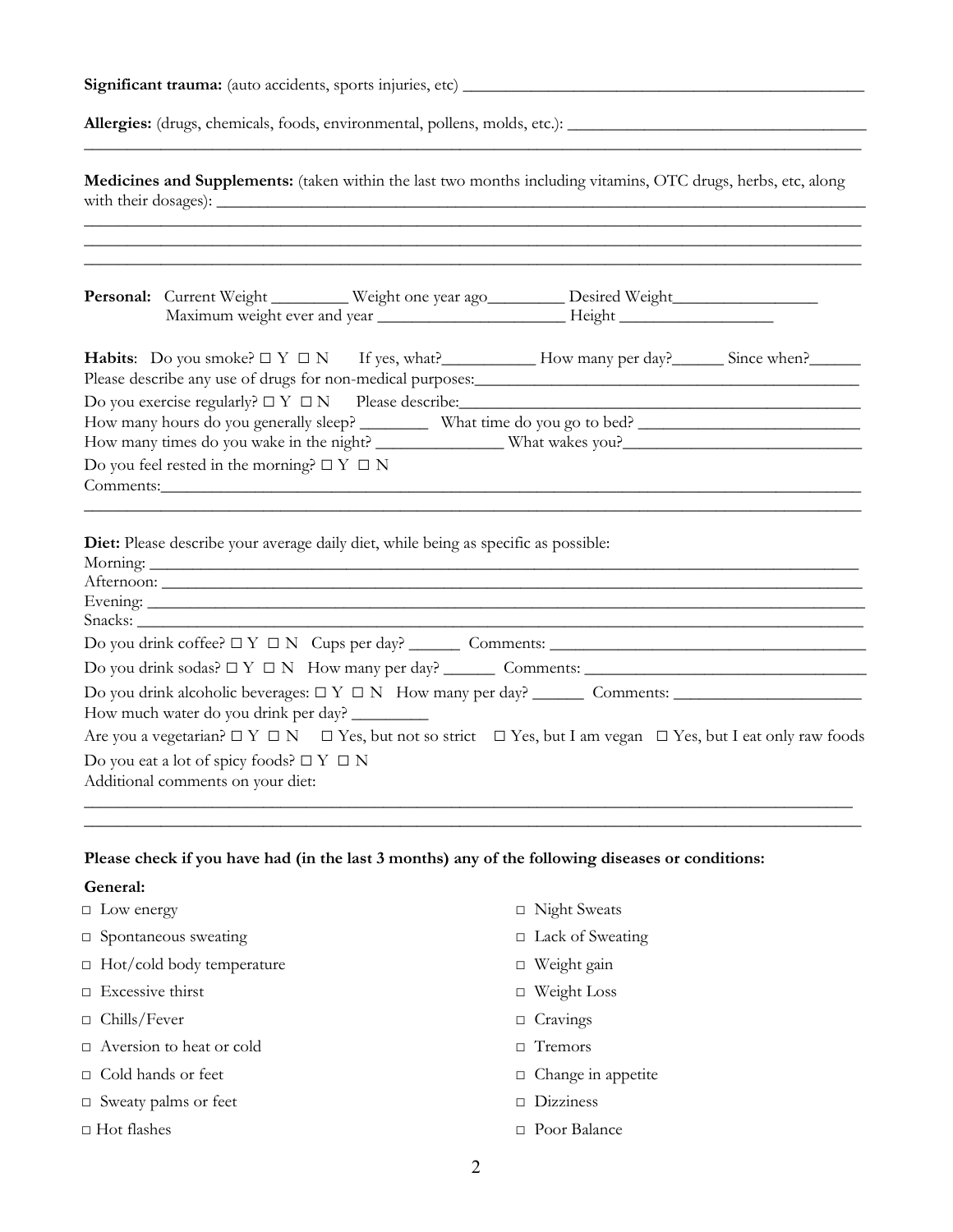#### Skin & Hair:

- 
- □ Ulcerations □ Dry skin
- 
- 
- □ Itching □ Dandruff
- □ Eczema □ Others:
- □ Slow wound healing □
- □ Acne or Pimples □
- □ Recent Moles □

#### Respiratory:

□ Cough Allergies: □ Coughing Blood □ Mold □ Wheezing □ Cedar □ Phlegm What color? □ Oak □ Shortness of breath □ Elm □ Difficult breathing □ Dust □ Bronchitis □ Dander □ Pneumonia □ Other: □ Chest pain □

### Head, Eyes, Ears, Nose, Throat:

| $\Box$ Dizziness $\Box$ Vertigo $\Box$ Poor balance              | $\Box$ Loss of smell         |
|------------------------------------------------------------------|------------------------------|
| $\Box$ Concussions $\Box$ Seizures $\Box$ Epilepsy               | $\Box$ Teeth problems        |
| $\Box$ Migraines $\Box$ Frequent Headaches                       | $\Box$ Mouth ulcers          |
| $\Box$ Jaw pain $\Box$ TMJ                                       | $\Box$ Tongue sores          |
| $\Box$ Eye strain $\Box$ Eye pain $\Box$ Dry eyes $\Box$ Tearing | $\Box$ Bad breath            |
| $\Box$ Wears glasses $\Box$ Uses reading glasses only            | $\Box$ Bleeding gums         |
| $\Box$ Color blindness $\Box$ Night blindness                    | $\Box$ Dry mouth             |
| $\Box$ Cataracts $\Box$ Glaucoma $\Box$ Blurry vision            | $\Box$ Oral thrush           |
| $\Box$ Spots in front of eyes                                    | $\Box$ Recurrent sore throat |
| $\Box$ Ringing in ears $\Box$ Earache $\Box$ Impaired hearing    | $\Box$ Hoarseness            |
| $\Box$ Sinus problems                                            | $\Box$ Difficulty swallowing |
| $\Box$ Nasal obstruction                                         | $\Box$                       |
| $\Box$ Runny nose $\Box$ Sneezing                                | □                            |
| $\Box$ Nose bleed                                                | $\Box$                       |
|                                                                  |                              |

- □ Rashes □ Purpura
	-
- □ Hives □ Loss of Hair
- □ Excessive thirst □ Change in hair texture
	-
	-
	-
	-
	-

- 
-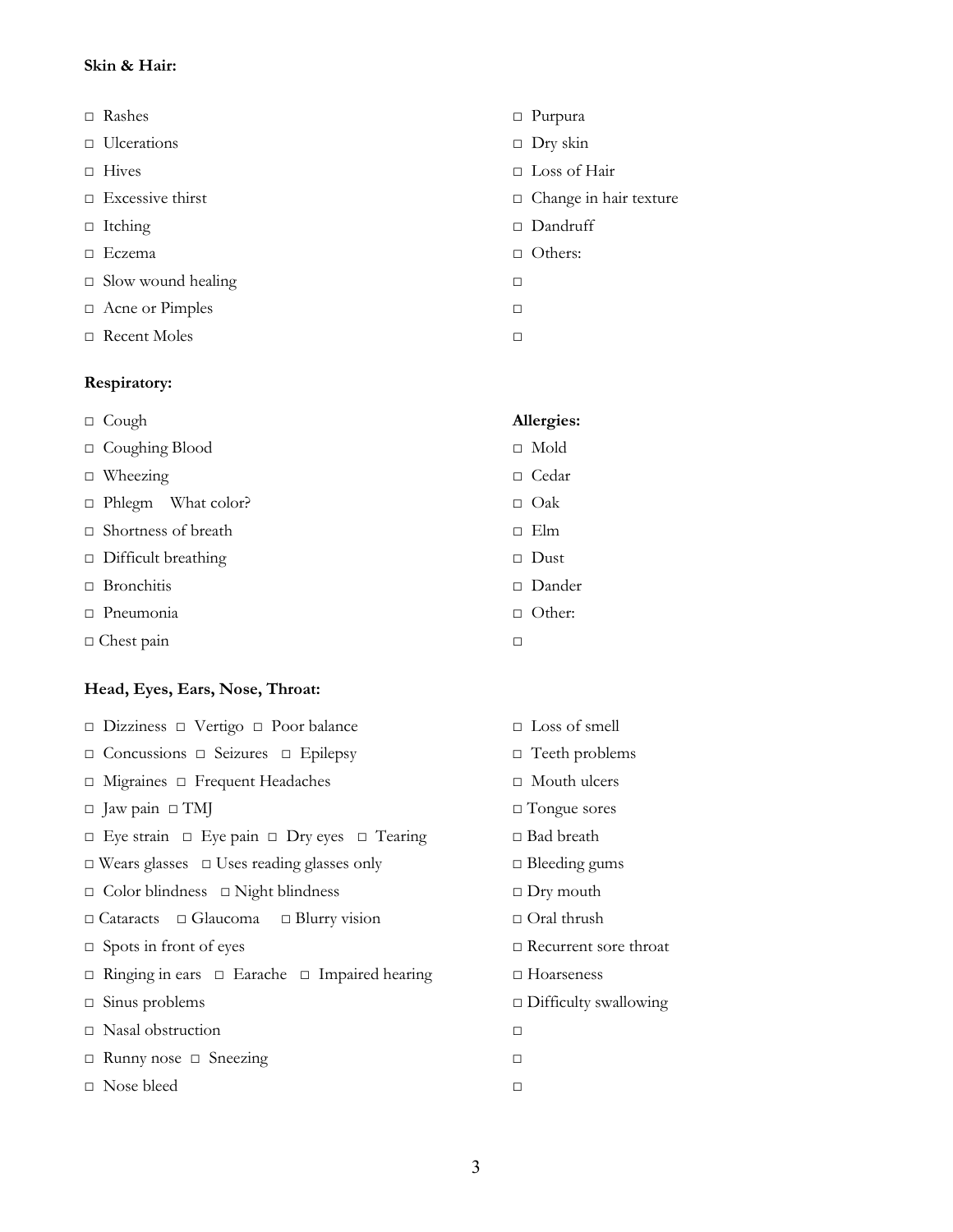#### Gastrointestinal: Genito-urinary:

□ Nausea □Vomiting □ Belching □ Painful urination □ Freq. urination □ Gas & bloating □ Low Appetite □ Huge Appetite □ Blood in urine □ Urgency □ Diarrhea □ Constipation □ Black stools □ Incontinence □ Dribbling □ Blood in stools □ Hemorrhoids □ Rectal pain □ Pause of flow □ Kidney stones □ Stomach ulcer □ Reflux/Heartburn □ Gallstones □ Cloudy urine □ Profuse urine □ Stomach pain/cramping □ Indigestion □ Dilute urine □ Scanty urine □ Hypoglycemia □ Parasites □ Genital pain □ Genital itching Bowel movements: Frequency:\_\_\_\_\_\_\_ Color:\_\_\_\_\_ □ Genital rashes □ STD Odor: \_\_\_\_\_\_\_\_ □ Formed □ Loose □ Dry □

□ High blood pressure □ Low blood pressure □ Insomnia □ Nervousness □ Chest pain □ Palpitation □ Fainting □ Anxiety □ Depression □ Irregular heartbeat □ Rapid heartbeat □ Mood swings □ Irritability □ Poor circulation □ Blood clots □ Angry often □ Worry □ Varicose veins □ Swelling of ankles □ Poor memory □ Poor concentration □ High cholesterol □ Restless mind □ Terrors □ Other: □ Fear □ Sadness □ Crying  $\Box$  History of abuse  $\Box$   $\Box$  Any diagnosis:  $\Box$ 

#### Female

- □ Menopausal □ Post-menopausal □ Hysterectomy □ Number of miscarriages? \_\_\_\_\_\_ □ Chronic vaginal infections □ Endometriosis □ Number of abortions? \_\_\_\_\_\_ □ Vaginal discharge □ Ovarian cysts □ PCOS □ Number of births? \_\_\_\_\_\_ □ Uterine Fibroids □ Uterine prolapse □ PMS \_\_\_\_\_ vaginal \_\_\_\_ cesarean □ Irregular periods □ Heavy periods □ Scanty periods □ Other:
- □ Clots □ Breast tenderness □ Breast lumps □
- □ Menstrual cramping □ Fertility problems □
- □ Period lasts \_\_\_\_\_ days. \_\_\_\_\_\_ Days between periods. □

#### Male:

□ Prostate problems □ Discharge

- □ Erectile dysfunction □ Ejaculation problems
- □ Testicular pain/swelling □ Nocturnal emission
- □ Fertility problems
- □ Other:
- $\Box$

- 
- 

#### Cardiovascular Emotional/Mental/Psychological

- 
- □ May be pregnant? □ Peri-menopausal □ Hot flashes □ Number of pregnancies? \_\_\_\_\_\_
	-
	-
	-